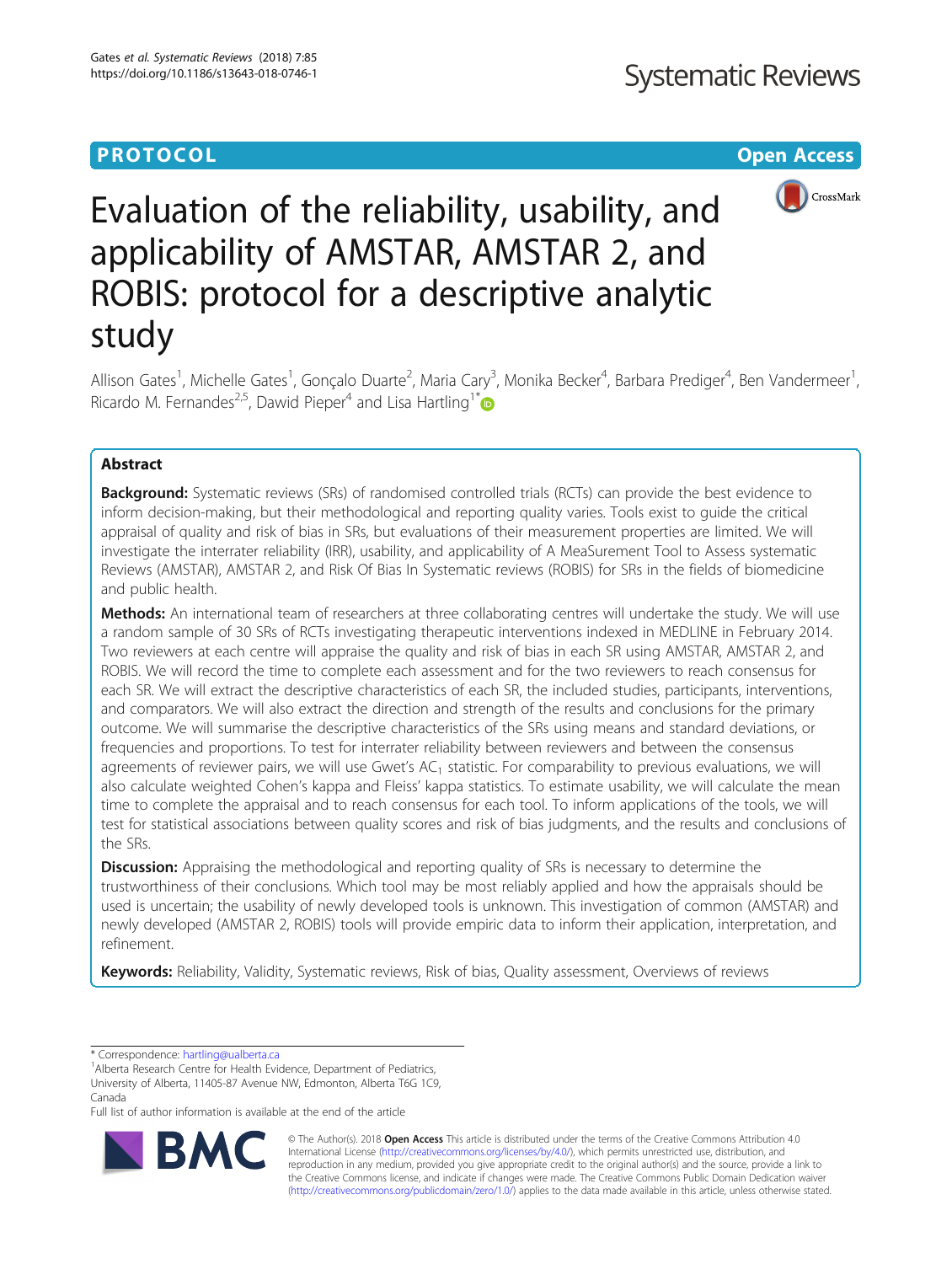#### Background

Systematic reviews (SRs) of randomised controlled trials (RCTs) represent the best available evidence to guide health care and policy decisions [[1](#page-5-0)]. To be of value, SRs must be conducted following rigorous processes and the methods and results must be fully and transparently reported. Guidance documents like the Cochrane Handbook for Systematic Reviews of Interventions [\[2\]](#page-5-0) and Preferred Reporting Items for Systematic Reviews and Meta-analyses (PRISMA) statement [\[3\]](#page-5-0) aim to inform the rigorous conduct and reporting of SRs. Despite the public availability of these guidance documents, an evaluation of the conduct and reporting quality of SRs of biomedical research published in 2014 showed that there remains ample room for improvement [\[4\]](#page-5-0). With the increased publication of SRs, overviews of reviews (in which SRs are the unit of analysis) [[2](#page-5-0)] are becoming more popular. Beyond contributing to research waste [\[5](#page-5-0)], the poor quality of many SRs complicates the process of conducting overviews of reviews [\[6](#page-5-0)]. To date, there is no consensus as to whether poor quality SRs should be included or excluded from overviews of reviews [[6](#page-5-0)], or what quality criteria should inform their inclusion.

Because the quality of published SRs varies [\[4\]](#page-5-0), readers and overview authors must appraise SR evidence with a critical eye, and tools to facilitate the process exist. Although there is no firm guidance on which tool to use [[7](#page-5-0), [8\]](#page-5-0), AMSTAR (A MeaSurement Tool to Assess systematic Reviews) [\[9\]](#page-5-0) is most often endorsed among methods groups [\[8](#page-5-0)]. The 11-item tool was developed in 2007 by combining two existing measures  $[10, 11]$  $[10, 11]$  $[10, 11]$  $[10, 11]$  and refining the included items following pilot testing and expert input [[9](#page-5-0)]. Designed to be a living document that could be updated along with advances in empirical evidence [\[9](#page-5-0)], AMSTAR 2 was recently developed and published [\[12](#page-5-0)]. The new 16-item tool allows for the appraisal of SRs that contain both RCTs and non-RCTs. As opposed to AMSTAR, detailed guidance for reviewers is provided.

The methodological quality and risk of bias of SRs are overlapping but distinct concepts. Generally, the methodological quality of SRs refers to the extent to which they have been performed to the highest possible conduct and reporting standards (e.g. Cochrane standards and PRISMA reporting guidance) [\[2](#page-5-0)]. By contrast, the risk of bias in SRs refers to the extent to which their results should be believed, sometimes also termed 'internal validity' [[2](#page-5-0), [13](#page-5-0)]. Although it may be assumed that poor-quality SRs are at high risk of bias and vice versa, such is not always the case [\[2](#page-5-0)]. This is because some markers of quality, e.g. whether the authors provided a list of excluded studies, may affect the extent to which a reader can interpret the results, but will not directly result in bias. Moreover, even well-conducted SRs may present evidence that is at high risk of bias (e.g. due to publication bias that was appropriately measured and reported, or only identifying

relevant studies that are at high risk of bias). Although AMSTAR and AMSTAR 2 facilitate the broad appraisal of methodological quality, until recently, no tool existed to guide the appraisal of risk of bias within SRs. The newly introduced ROBIS (Risk Of Bias In Systematic reviews) tool fills this gap. Similar to the AMSTAR tools, ROBIS was developed by reviewing existing tools and literature, then refined via a face-to-face meeting and Delphi process with a panel of experts [\[14\]](#page-5-0).

Owing to the methods for their development, AMSTAR, AMSTAR 2, and ROBIS exhibit good face and content validity [\[9,](#page-5-0) [12](#page-5-0), [14](#page-5-0)]. With respect to interrater reliability (IRR), Pieper et al. reviewed studies that examined AMSTAR's measurement properties and found substantial reliability for most items [\[15\]](#page-5-0). The developers of AMSTAR 2 reported moderate or better reliability for most items on a sample of 20 SRs of health care interventions [[12](#page-5-0)]. Bühn et al. [\[16\]](#page-5-0) and Perry et al. [\[17](#page-5-0)] both reported that ROBIS had fair reliability for 16 SRs of occupational health and 15 SRs of fibromyalgia, respectively. With respect to usability, reports indicate that AMSTAR takes 10 to 20 min to administer [[12](#page-5-0), [15](#page-5-0), [18\]](#page-5-0) and AMSTAR 2 takes 15 to 32 min [\[12](#page-5-0)]. Recent evaluations have shown that the time to administer ROBIS is substantially longer than for AMSTAR [[16](#page-5-0), [19](#page-5-0)]. With respect to whether these tools may be applied to inform the inclusion of SRs in overviews of reviews, Pollock et al. found no statistical association between AMSTAR scores and the direction of the results or direction and strength of the conclusions of SRs of health care interventions [[6](#page-5-0)]. These findings suggest that SRs with lower scores may be excluded from overviews without introducing bias [[6](#page-5-0)]. We are unaware of similar evaluations related to the application of AMSTAR 2 and ROBIS.

Especially for the newer AMSTAR 2 and ROBIS, there is a need for empiric evidence from diverse samples of SRs to inform how they would be best applied and interpreted. Moreover, there is a need for data to help readers understand the similarities and differences between the IRR, usability, and applicability of AMSTAR and AMSTAR 2. For a heterogeneous sample of SRs of therapeutic interventions from the fields of biomedicine and public health, we will assess for each of AMSTAR, AMSTAR 2, and ROBIS (1) the IRR for individual reviewer pairs, and for pairs of reviewers at three international evidence synthesis centres; (2) their usability, based on the time to complete the appraisals and reach consensus; and (3) their applicability, i.e. whether their findings may be applied to inform the inclusion of SRs in overviews, based on associations between the appraisals and the results and conclusions of the SRs.

#### Methods

### Collaborating centres

This descriptive analytical study will be undertaken by an international team of investigators with expertise in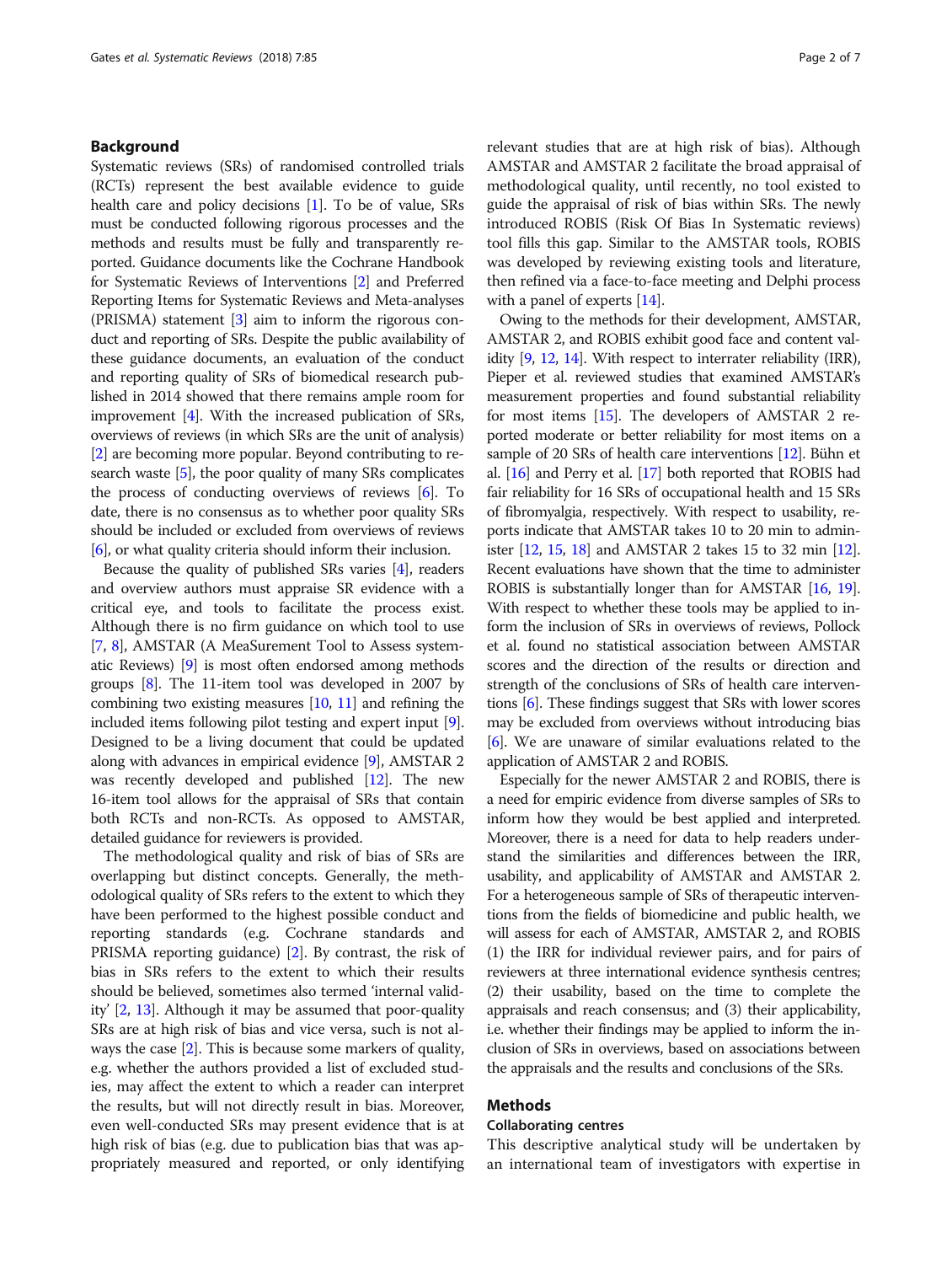SR methodology based at three collaborating centres: the Alberta Research Centre for Health Evidence, University of Alberta, Canada (AG, MG, BV, LH); Instituto de Medicina Molecular, University of Lisbon, Portugal (GD, MC, RMF); and Institut für Forschung in der Operativen Medizin, Universität Witten/Herdecke, Germany (MB, BP, DP). The Canadian site will serve as the coordinating centre for the study. We will undertake the study following a protocol decided a priori, as follows. As this protocol does not describe a SR, we have not registered it on PROSPERO. We will report any amendments to the protocol that occur while undertaking the study within the final manuscript, which we will submit for publication in an academic journal.

#### Sample selection

To maximise efficiency, we will exploit a previously identified random sample of 300 SRs of biomedical and public health research indexed in MEDLINE in February 2014 [[4\]](#page-5-0). In a descriptive study published in 2016, Page et al. [[4](#page-5-0)] used the same sample to investigate the epidemiologic and reporting characteristics of SRs in these disciplines. The sample was representative of records indexed in the 3 months prior to and following the month of February [[4\]](#page-5-0). Included SRs were all those that met the PRISMA-P (PRISMA for protocols) definition of a SR [[20](#page-5-0), [21\]](#page-5-0), irrespective of research question, methodological or reporting quality, or included study designs [\[4\]](#page-5-0). Records of the following types were excluded: narrative/non-systematic reviews, non-systematic reviews with meta-analysis or meta-synthesis, reviews that used accelerated SR methods, overviews of reviews, scoping reviews, methodological studies that included a systematic search, and protocols or summaries of SRs [[4](#page-5-0)]. Only English-language records were considered [\[4\]](#page-5-0). Because we have no external funding for this work, making use of this previously identified sample will substantially reduce the time and resources required to run a search and screen for relevant records.

From the sample identified by Page et al. [[4\]](#page-5-0), we will extract the 147 SRs of therapeutic interventions and transfer these to a Microsoft Office Excel (v. 2016, Microsoft Corporation, Redmond, WA) workbook, allocating each record to one row. In an adjacent column (i.e. column 2), we will assign each row a number using Excel's random number generator (the RAND function). We will then sort the rows by number (i.e. column 2) in ascending order to achieve a randomised list. We will retrieve the full texts of the first 30 SRs of RCTs from this list, which will serve as our test sample. To supplement the information in the SRs, we will make use of a priori published protocols. If not referenced in the SR, we will search PROSPERO ([https://www.crd.york.ac.uk/pros](https://www.crd.york.ac.uk/prospero/)[pero/\)](https://www.crd.york.ac.uk/prospero/) and Google.ca using the titles, authors, and keywords to identify relevant protocols.

#### Data collection

All data for this study will be collected following a data collection guide designed by the research team and stored in an Excel workbook. Unless otherwise specified, all descriptive data will be extracted by one reviewer and verified by another reviewer to identify and correct errors.

#### Characteristics of the sample

For each included SR, we will extract characteristics of the publication (authors, year, journal, Cochrane or non-Cochrane), included studies (number, design), participants (number, age, gender, condition), intervention(s), and comparator(s). To test for applicability, we will extract the results and conclusions for the primary outcome of each SR. If multiple primary outcomes are reported, we will consider the first one listed in the Methods of the report to be the primary outcome. When not reported explicitly, we will use a series of decision rules to decide the primary outcome  $[22, 23]$  $[22, 23]$  $[22, 23]$  $[22, 23]$  $[22, 23]$ . First, we will consider the outcome named in the title or objective(s) to be the primary outcome. When it is not clear from the title or objective(s), we will consider the most serious outcome (e.g. mortality) to be the primary outcome. To determine the results and conclusions for the primary outcome when multiple interventions are tested, we will use the findings from the comparison of the experimental intervention to placebo or usual care. If it is not clear which one of the interventions is the experimental intervention, we will use the first intervention listed in the results section. Following published criteria  $[6, 22-25]$  $[6, 22-25]$  $[6, 22-25]$  $[6, 22-25]$  $[6, 22-25]$  (Table [1\)](#page-3-0), we will classify the results as favourable, neutral, or unfavourable, and the authors' conclusions as positive-strong, positive-weak, neutral, negative-weak, or negative-strong. We expect that some SRs will include only narrative syntheses, which we have accounted for in our criteria for classifying results and conclusions. Because authors are not likely to use standard phrasing to describe their findings, two independent reviewers will extract data (numeric or text snippets) and reach consensus regarding the results and conclusions of the SRs.

#### Training and pilot testing

Before starting the reliability and usability testing, the two reviewers at each centre ( $n = 6$  reviewers) (AG, MG, GD, MC, MB, BP) and three method experts (LH, RF, DP) will independently familiarise themselves with the three tools by reviewing the following documents: the AMSTAR tool, including brief guidance for each item available in Appendix A of Shea et al.'s study of AMSTAR's reliability and validity [\[18](#page-5-0)]; the AMSTAR 2 tool and guidance document available as Additional file [1](#page-5-0) to the report published in The BMJ in September 2017 [[12](#page-5-0)]; and the ROBIS tool and guidance document available at [http://www.bristol.ac.uk/](http://www.bristol.ac.uk/population-health-sciences/projects/robis/) [population-health-sciences/projects/robis/.](http://www.bristol.ac.uk/population-health-sciences/projects/robis/)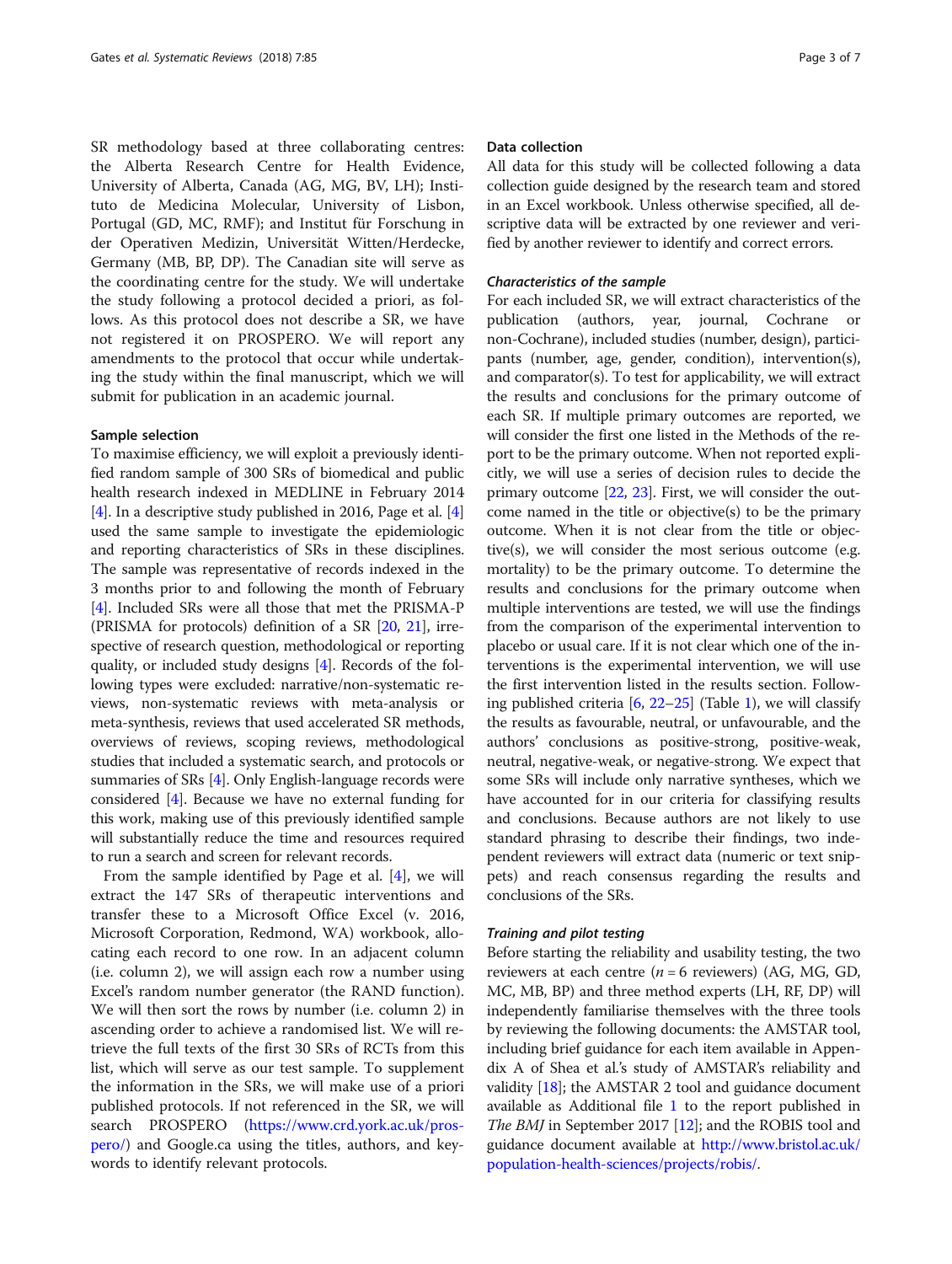| Classification  | Observation                                                                                                                                                      |
|-----------------|------------------------------------------------------------------------------------------------------------------------------------------------------------------|
| Results         |                                                                                                                                                                  |
| Favourable      | $P < 0.10$ in favour of the intervention, or described as 'statistically significant'                                                                            |
| Neutral         | $P > 0.10$ , or described as 'no difference between groups'                                                                                                      |
| Unfavourable    | $P < 0.10$ in favour of the comparator, or described as 'favouring the non-intervention comparator'                                                              |
| Conclusions     |                                                                                                                                                                  |
| Positive-strong | Authors state that there is clear evidence for the effectiveness of the intervention, and no further research is needed                                          |
| Positive-weak   | Authors state that there is evidence for the effectiveness of the intervention, but more research is needed to confirm the<br>findings                           |
| Neutral         | Authors state that there is no or insufficient evidence about whether the intervention is effective or not, and more research is<br>needed to reach a conclusion |
| Negative-weak   | Authors state that there is evidence against the use of the intervention, but more research is needed to confirm the findings                                    |
|                 | Negative-strong Authors state that there is clear evidence against the use of the intervention, and no further research is needed                                |

<span id="page-3-0"></span>Table 1 Classification scheme for results and conclusions related to the primary outcome [[6,](#page-5-0) [22](#page-6-0)-[25\]](#page-6-0)

After becoming familiar with the tools, the reviewers and methods experts will independently pilot test each tool on four SRs. From the previously described randomised list, we will retrieve the full texts and search for protocols for the first four records that meet the following criteria: (1) a Cochrane SR with meta-analysis, (2) a Cochrane SR without meta-analysis, (3) a non-Cochrane SR with meta-analysis, and (4) a non-Cochrane SR without meta-analysis. Following independent appraisal, the review team (reviewers and methods expert) at each centre will convene to discuss inconsistencies in interpretations of the items for each tool. If there are serious differences in the application of the tools in the pilot round, additional pilot testing will be undertaken. Independently at each centre, the review teams will decide on internal decision rules to facilitate the use of each tool, if necessary.

Our reviewers are not experienced in estimating usability via measuring the time to completion of quality and risk of bias appraisals, or for reaching consensus. For this reason, the reviewers and methods experts will independently practice timing their appraisals during the pilot round using a digital chronograph. The time to complete each tool will start when the reviewer begins reading the SR and applying the tool (which may occur simultaneously) and will end when the appraisal is fully complete. The time to reach consensus for each tool and each SR will start once the reviewers convene and will end when agreement is established. Any issues or inconsistencies in measurement will be discussed by all reviewers and methods experts (from all centres), who will decide upon a standardised measurement process before moving forward with formal data collection.

#### Quality and risk of bias appraisals

After the pilot phase, the reviewers will independently apply the AMSTAR, AMSTAR 2, and ROBIS tools for each SR in the test sample. Additional file [1](#page-5-0) shows the details of the items and response options for each tool [[9](#page-5-0), [12](#page-5-0), [14](#page-5-0)]. For the AMSTAR tool, the reviewers will apply a decision of yes, no, cannot answer, or not applicable to each of the 11 items. For the AMSTAR 2 tool, the reviewers will apply a decision of yes or no on items 1, 3, 5, 6, and 10 through 16, and yes, partial yes, or no on items 2, 4, 7, 8, and 9. For items 11, 12, and 15, the reviewers may also choose a decision of not applicable. Based on the decision rules suggested by Shea et al. for AMSTAR 2, the reviewers will apply a rating of high, moderate, low, or critically low for the overall confidence in the results of the review [\[12\]](#page-5-0). For the ROBIS tool, the reviewers will apply a decision of yes, probably yes, probably no, no, or no information to each of the signalling questions within the four risk of bias domains and overall. The reviewers will apply a risk of bias rating of low, high, or unclear to each domain and overall. For each SR in the list, the reviewers will apply all three tools before moving to the next. Once complete, the two reviewers at each centre will convene and reach consensus. If the reviewers cannot reach consensus, the methods expert at their centre will adjudicate.

#### Usability assessment

To test usability, we will record the time taken to complete each tool for each SR and for the two reviewers to reach consensus using a digital chronograph, to the nearest second. We will use the standardised process for measuring time to completion and to reach consensus, as decided in the pilot round. Because the reviewers will be familiar with the SRs after one appraisal is complete, and the tools contain similar items, we expect that the second and third tools applied in a series may be completed more efficiently compared to if they had been applied in isolation. For this reason, we will randomise the sequence of assessments such that each reviewer applies either AMSTAR, AMSTAR 2, or ROBIS first within the series for one third of the SRs. We will also collect time data for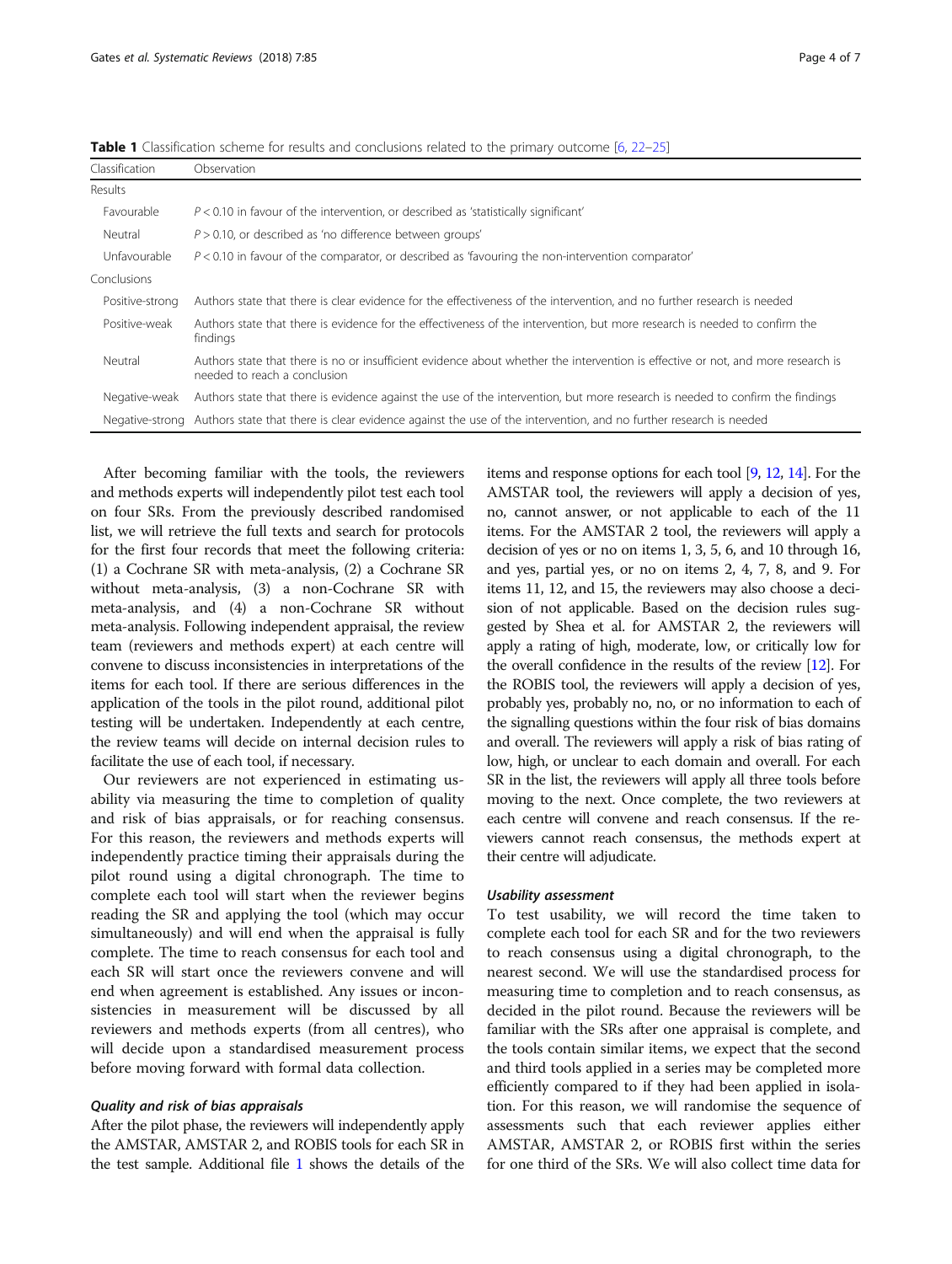the tools applied second or third. We will also randomise the order in which the consensus decisions are undertaken, such that for one third of all reviews, agreement will be reached for either AMSTAR, AMSTAR 2, or ROBIS first in a series. We will also collect time to reach consensus for the tools investigated second or third.

#### Data analysis

We will transfer all data from the Excel workbook to SPSS Statistics (v. 24, International Business Machines (IBM) Corporation, Armonk, NY) or StatXact (v. 11, Cytel, Cambridge, MA) for analysis. We will recode the textual data extracted from the studies and from the quality and risk of bias assessments into numeric categories as appropriate. We will summarise the characteristics of the sample of SRs individually in a table. To characterise the sample as a whole, we will use descriptive statistics, including frequencies and proportions for categorical data and means and standard deviations (SDs) for continuous data. Although not recommended in practice [[9,](#page-5-0) [12](#page-5-0)], for the purposes of this study, we will calculate an overall AMSTAR quality score by summing the number of 'yes' responses and dividing these by the total number of items for each tool. We will subtract the 'not applicable' items from the total number of items (denominator) for this calculation. Similar methods were used by AMSTAR's developers to validate and test the IRR of the tool [\[9](#page-5-0), [18\]](#page-5-0) and will allow for comparability to previous evaluations.

For each item and overall for each tool, we will calculate reliability between reviewers and the consensus of reviewer pairs between centres using the Gwet's  $AC<sub>1</sub>$  statistic [\[26](#page-6-0)], with 95% confidence intervals (CIs). To date, most evaluations of AMSTAR and ROBIS have used the Kappa statistic to measure agreement [\[15](#page-5-0)–[17\]](#page-5-0), but when sample sizes are small and agreement between reviewers is high, Kappa may underestimate true IRR [\[26,](#page-6-0) [27\]](#page-6-0). To maintain comparability to previous evaluations, in addition to Gwet's  $AC_1$ , we will use the weighted Cohen's kappa statistic as described by Liebetrau [\[28\]](#page-6-0) to determine IRR, and Fleiss' kappa statistic [\[29](#page-6-0)] to determine reliability between the consensus of reviewer pairs. Agreement based on both the  $AC<sub>1</sub>$  and Kappa statistics will be interpreted following the recommendations of Landis and Koch [[30\]](#page-6-0) as follows: poor (< 0), slight (0.0–2.0), fair (0.21–0.40), moderate (0.41– 0.60), substantial (0.61–0.80), or almost perfect (0.81–1.0). To estimate usability, we will calculate the mean time (SD) to completion for each tool, and to the completion of the consensus decisions. To determine applicability, for each tool, we will test for statistical associations between the results and conclusions for the primary outcome of each SR and overall score, per site.

The absence of specific statistical tests or hypotheses to be tested precludes sample size calculations. Similar studies, however, have successfully used similar sample sizes to that which we have proposed. For example, Banzi et al. used a sample of 31 SRs of thromboprophylaxis to test the IRR and usability of AMSTAR and ROBIS [\[19](#page-5-0)]; Harting et al. used a sample of 30 RCTs to test the IRR of the Cochrane Risk of Bias tool [\[31\]](#page-6-0); Shea et al. used a sample of 42 SRs to inform the external validation of AMSTAR [[18\]](#page-5-0); Kang et al. used a sample of 41 SRs of Chinese traditional medicine to test the IRR of AMSTAR [\[32\]](#page-6-0); and Pieper et al. used a sample of 16 SRs of occupational health to test the IRR of AMSTAR between various reviewer pairs [\[33\]](#page-6-0). The sample size was thus informed by previous work and decided following a pragmatic approach considering the availability of resources and personnel. The precision with which we will be able to estimate the values of  $AC_1$  and Kappa will depend upon the nature of the agreement between reviewers in each of the components. For Cohen's kappa, we expect estimates with standard errors between about 0.04 and 0.17. For Gwet's  $AC<sub>1</sub>$ , we expect estimates with standard errors between 0.10 and 0.17.

#### **Discussion**

The methodological and reporting quality of SRs can vary [[4\]](#page-5-0), and when their conduct is poor, the results can be biased. Which tool provides the most reliable and valid assessment of SR quality, and the usability of newly available tools, is not known. Descriptive analyses of overviews of reviews [\[34](#page-6-0)–[36](#page-6-0)] suggest that authors do not universally undertake risk of bias and/or quality assessments of SRs before drawing conclusions. Barriers to the use of available tools may include the real, or perceived time and resources necessary to complete them, and reviewers' confidence in their own appraisals. Our study will provide empirical data on the reliability, usability, and applicability of three tools that have undergone rigorous development processes [\[9](#page-5-0), [12,](#page-5-0) [14\]](#page-5-0). The findings may inform their application, interpretation, and refinement.

#### Strengths and limitations

To our knowledge, this will be one of few studies that have tested and compared the reliability, usability, and applicability of AMSTAR, AMSTAR 2, and ROBIS [\[16,](#page-5-0) [17](#page-5-0)]. Our study is strengthened by the fact that we will use a random sample of SRs that is heterogeneous with respect to size (number of participants and studies included) and quality of conduct and reporting [\[4](#page-5-0)]. Reviewers from various backgrounds and with different levels of experience will test the tools, mimicking real-world conditions where individuals with a range of expertise are involved in quality and risk of bias appraisal. The planned self-directed training, pilot round, and development of decision rules at each centre will likely improve IRR. Although standard guidance for undertaking overviews of reviews does not exist [\[8](#page-5-0)], Pollock et al. recommended the development of internal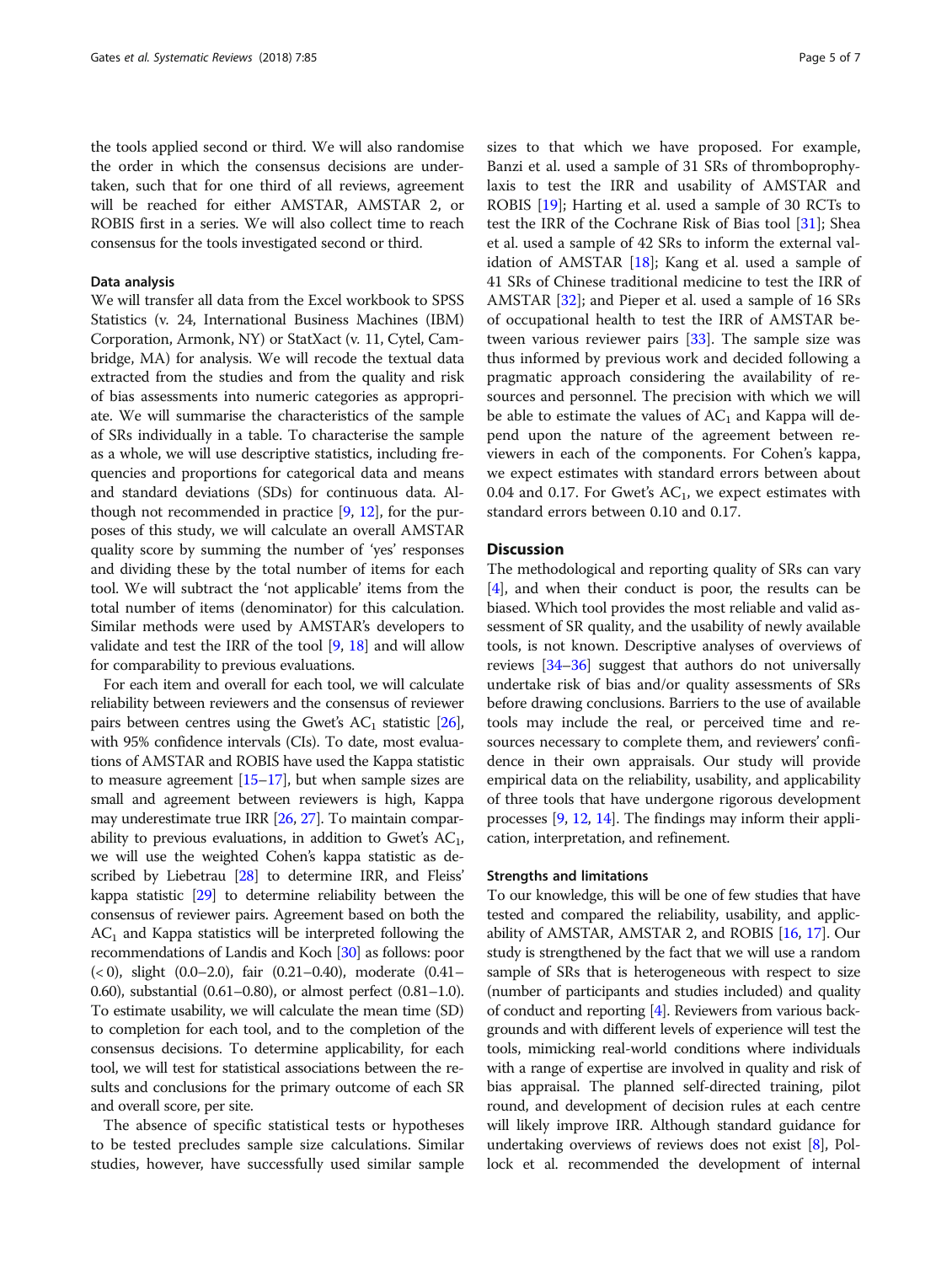<span id="page-5-0"></span>decision rules to improve IRR for author groups who apply AMSTAR [6]. Because we cannot ascertain whether our methods of training and piloting are universal to most centres, we cannot ensure that the findings will be generalisable. Due to time and resource constraints, we will limit our sample to 30 SRs of therapeutic interventions including only RCTs, which could compromise generalisability and precision.

#### Dissemination

The findings of this study will be of interest to clinicians and policymakers who rely on SRs and overviews of reviews to guide clinical practice and policy decisions. They will also be of interest to authors and readers of SRs and overviews of reviews, who ideally would use the tools in their work. Using a multi-modal dissemination strategy, including the publication of our results in an academic journal, presentations at multidisciplinary conferences, and social media messages, we will ensure an adequate reach.

#### Additional file

[Additional file 1:](https://doi.org/10.1186/s13643-018-0746-1) Items and response options on the AMSTAR, AMSTAR 2, and ROBIS tools. Provides an overview of the items and response options on the AMSTAR, AMSTAR 2, and ROBIS tools. (DOCX 20 kb)

#### Abbreviations

AMSTAR: A MeaSurement Tool to Assess systematic Reviews; CI: Confidence interval; IRR: Interrater reliability; PRISMA: Preferred Reporting Items for Systematic reviews and Meta-Analyses; RCT: Randomised controlled trial; ROBIS: Risk Of Bias In Systematic reviews; SD: Standard deviation; SR: Systematic review

#### Authors' contributions

AG, BV, DP, RMF, and LH made substantial contributions to the conception and design of the study. AG drafted the protocol with input from MG, BV, DP, RMF, and LH. All authors will be involved in piloting the tools. AG, MG, GD, MC, MB, and BP will be involved in the acquisition and interpretation of data. All authors revised the manuscript critically for important intellectual content and approved the final version.

#### Ethics approval and consent to participate Not applicable

#### Competing interests

The authors declare that they have no competing interests.

#### Publisher's Note

Springer Nature remains neutral with regard to jurisdictional claims in published maps and institutional affiliations.

#### Author details

<sup>1</sup> Alberta Research Centre for Health Evidence, Department of Pediatrics, University of Alberta, 11405-87 Avenue NW, Edmonton, Alberta T6G 1C9, Canada. <sup>2</sup>Clinical Pharmacology Unit, Instituto de Medicina Molecular, University of Lisbon, Av. Professor Egas Moniz, 1649-028 Lisbon, Portugal. <sup>3</sup>Centre for Health Evaluation & Research (CEFAR), National Association of Pharmacies, Rua Marechal Saldanha, no 1, 1249-069 Lisbon, Portugal. 4 Department für Humanmedizin, Institut für Forschung in der Operativen Medizin, Universität Witten/Herdecke, Witten, Germany. <sup>5</sup>Department of Pediatrics, Santa Maria Hospital, Lisbon, Portugal.

#### Received: 16 November 2017 Accepted: 17 May 2018 Published online: 13 June 2018

#### References

- 1. Centre for Reviews and Dissemination. Systematic reviews: CRD's guidance for undertaking reviews in health care: University of York (UK). York: York Publishing Services Ltd.; 2009.
- 2. JPT H, Green S, editors. Cochrane handbook for systematic reviews of interventions, version 5.1.0: The Cochrane Collaboration; 2011. [http://](http://handbook.cochrane.org/) [handbook.cochrane.org/.](http://handbook.cochrane.org/) Accessed 25 Oct 2017
- 3. Moher D, Liberati A, Tetzlaff J, Altman DG. Preferred reporting items for systematic reviews and meta-analyses: the PRISMA statement. J Clin Epidemiol. 2009;62(10):1006–12.
- Page MJ, Shamseer L, Altman DG, Tetzlaff J, Sampson M, Tricco AC, et al. Epidemiology and reporting characteristics of systematic reviews of biomedical research: a cross-sectional study. PLoS Med. 2016;13(5):e1002028.
- 5. Créquit P, Trinquart L, Yavchitz A, Ravaud P. Wasted research when systematic reviews fail to provide a complete and up-to-date evidence synthesis: the example of lung cancer. BMC Med. 2014;14:8.
- 6. Pollock M, Fernandes RM, Hartling L. Evaluation of AMSTAR to assess the methodological quality of systematic reviews in overviews of reviews of healthcare interventions. BMC Med Res Methodol. 2017;17:48.
- 7. Ballard M, Montgomery P. Risk of bias in overviews of reviews: a scoping review of methodological guidance and four-item checklist. Res Synth Methods. 2017;8(1):92–108.
- 8. Pollock M, Fernandes RM, Becker LA, Featherstone R, Hartling L. What guidance is available for researchers conducting overviews of reviews of healthcare interventions? A scoping review and qualitative metasummary. Syst Rev. 2016;5(1):190.
- 9. Shea BJ, Grimshaw JM, Wells GA, Boers M, Andersson N, Hamel C, et al. Development of AMSTAR: a measurement tool to assess the methodological quality of systematic reviews. BMC Med Res Methodol. 2007;7:10.
- 10. Sacks HS, Berrier J, Reitman D, Ancona-Berk VA, Chalmers TC. Meta-analyses of randomized controlled trials. N Engl J Med. 1987;316(8):450–5.
- 11. Shea B, Dube C, Moher D. Assessing the quality of reports of systematic reviews: the quorum statement compared to other tools. In: Egger M, Smith GD, Altman DG, editors. Systematic reviews in health care. London: BMJ Books; 2008. p. 122–39.
- 12. Shea BJ, Reeves BC, Wells G, Thuku M, Hamel C, Moran J, et al. AMSTAR 2: a critical appraisal tool for systematic reviews that include randomised or nonrandomised studies of healthcare interventions, or both. BMJ. 2017;358:j4008.
- 13. Guyatt G, Busse J. Methods commentary: risk of bias in randomized trials 1. Ottawa: Evidence Partners; 2018. Available from: [https://www.evidencepartners.](https://www.evidencepartners.com/resources/methodological-resources/risk-of-bias-commentary/) [com/resources/methodological-resources/risk-of-bias-commentary/](https://www.evidencepartners.com/resources/methodological-resources/risk-of-bias-commentary/).
- 14. Whiting P, Savovic J, Higgins JP, Caldwell DM, Reeves BC, Shea B, et al. ROBIS: a new tool to assess risk of bias in systematic reviews was developed. J Clin Epidemiol. 2016;69:225–34.
- 15. Pieper D, Buechter RB, Li L, Prediger B, Eikermann M. Systematic review found AMSTAR, but not R(evised)-AMSTAR, to have good measurement properties. J Clin Epidemiol. 2015;68:574–83.
- 16. Bühn S, Mathes T, Prengel P, Wegewitz U, Ostermann T, Robens S, et al. The risk of bias in systematic reviews tool showed fair reliability and good construct validity. J Clin Epidemiol. 2017; [https://doi.org/10.1016/j.jclinepi.](https://doi.org/10.1016/j.jclinepi.2017.06.019) [2017.06.019.](https://doi.org/10.1016/j.jclinepi.2017.06.019)
- 17. Perry R, Leach V, Davies P, Penfold C, Ness A, Churchill R. An overview of systematic reviews of complementary and alternative therapies for fibromyalgia using both AMSTAR and ROBIS as quality assessment tools. Syst Rev. 2017;6:97.
- 18. Shea BJ, Hamel C, Wells GA, Bouter LM, Kristjansson E, Grimshaw J, et al. AMSTAR is a reliable and valid measurement tool to assess the methodological quality of systematic reviews. J Clin Epidemiol. 2009;62:1013–20.
- 19. Banzi R, Cinquini M, Gonzalez-Loranzo M, Pecoraro V, Capobussi M, Minozzi S. Quality assessment versus risk of bias in systematic reviews: AMSTAR and ROBIS had similar reliability but differed in their construct and applicability. J Clin Epidemiol. 2018; <https://doi.org/10.1016/j.clinepi.2018.02.024>.
- 20. Shamseer L, Moher D, Clarke M, Ghersi D, Liberati A, Petticrew M, et al. Preferred reporting items for systematic review and meta-analysis protocols (PRISMA-P) 2015: elaboration and explanation. BMJ. 2015;349:g7647.
- 21. Moher D, Shamseer L, Clarke M, Ghersi D, Liberati A, Petticrew M, et al. Preferred reporting items for systematic review and meta-analysis protocols (PRISMA-P) 2015 statement. Syst Rev. 2015;4:1.